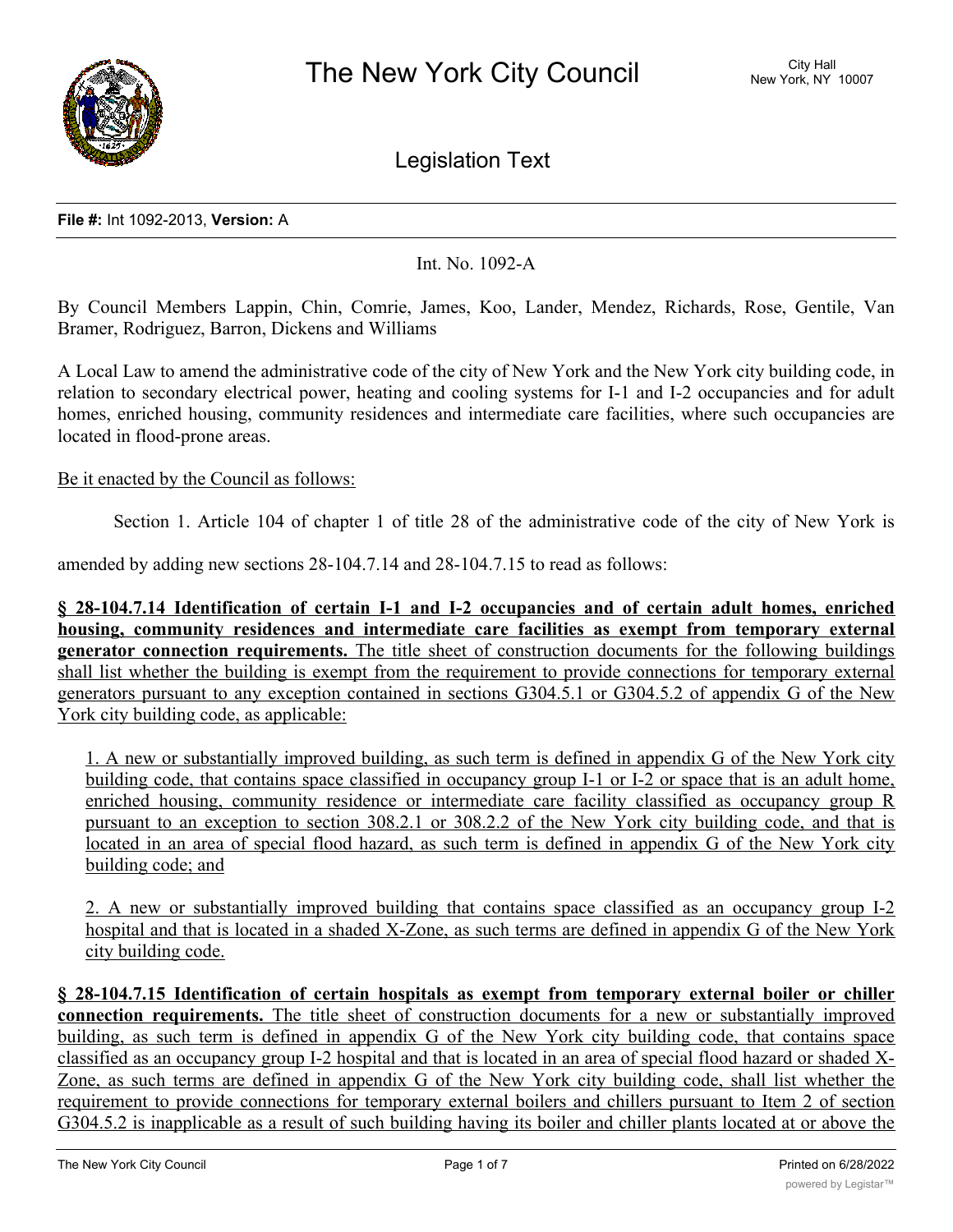#### **File #:** Int 1092-2013, **Version:** A

applicable design flood elevation.

§2. Chapter 3 of title 28 of the administrative code of the city of New York, as amended by a local law of the city of New York for the year 2013 amending the administrative code of the city of New York, the New York city plumbing code, the New York city building code, the New York city mechanical code and the New York city fuel gas code, relating to bringing such codes up to date with the 2009 editions of the international building, mechanical, fuel gas and plumbing codes, as proposed in introduction number 1056, is amended by adding new sections 28-315.8.2 and 28-315.8.3 to read as follows:

**§28-315.8.2 Connections for temporary external generators.** For the following buildings, the provision of connections for temporary external generators in accordance with the retroactive requirements of section G311.2 of appendix G of the New York city building code shall be completed by January 1, 2033, and a report detailing compliance with such requirements shall be filed with the department in accordance with section G311.2.2 by such date:

1. Buildings whose main use or dominant occupancy is group I-1 and that are located in an area of special flood hazard, as such term is defined in appendix G of the New York city building code;

2. Buildings whose main use or dominant occupancy is an adult home, enriched housing, community residence or intermediate care facility classified as occupancy group R pursuant to an exception to section 308.2.1 or 308.2.2 of the New York city building code and that are located in an area of special flood hazard, as such term is defined in appendix G of the New York city building code;

3. Buildings whose main use or dominant occupancy is group I-2 hospital and that are located in an area of special flood hazard or shaded X-Zone, as such terms are defined in appendix G of the New York city building code;

4. Buildings whose main use or dominant occupancy is group I-2 nursing home and that are located in an area of special flood hazard, as such term is defined in appendix G of the New York city building code; and

5. Buildings whose main use or dominant occupancy is group I-2, other than hospitals and nursing homes, and that are located in an area of special flood hazard, as such term is defined in appendix G of the New York city building code.

**§ 28-315.8.2.1 Modification to the area of special flood hazard or shaded X-Zone.** Where the area of special flood hazard or shaded X-Zone, as established in appendix G of the New York city building code, is modified on or after the effective date of this section, any building identified in section 28- 315.8.2 and newly identified as being within such modified area of special flood hazard or shaded X-Zone shall, no later than 20 years following the adoption of such modification, comply with the retroactive requirements of section G311.2 of appendix G of the New York city building code. The owner of such building shall, no later than 20 years following the adoption of such modification, file with the department a report detailing compliance with such requirements in accordance with section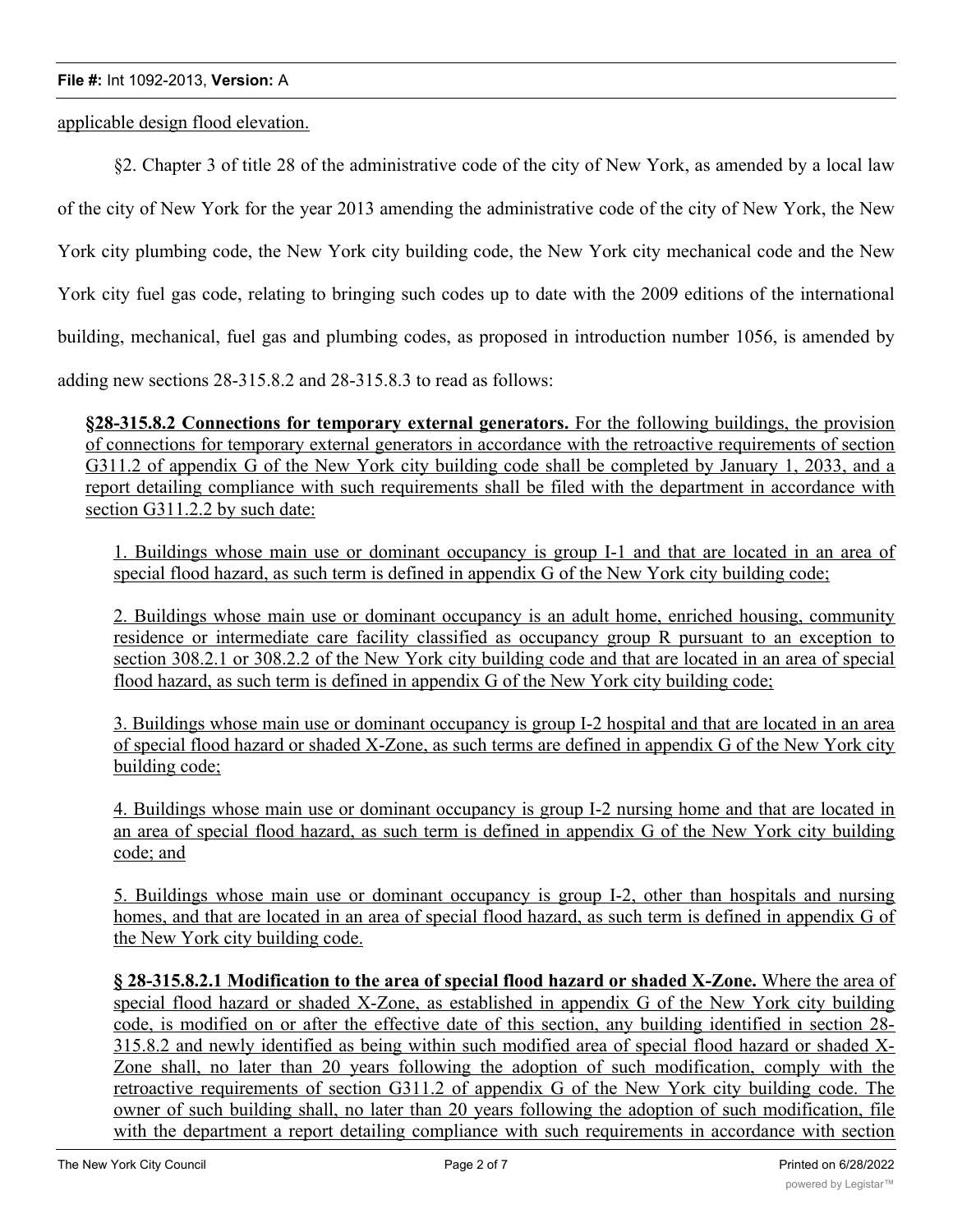# G311.2.2.

**§ 28-315.8.3 Connections for temporary external boilers and chillers.** For buildings whose main use or dominant occupancy is group I-2 hospital and that are located in an area of special flood hazard or shaded X -Zone, as such terms are defined in appendix G of the New York city building code, the provision of connections for temporary external boilers and chillers in accordance with the retroactive requirements of section G311.3 of appendix G of the New York city building code shall be completed by January 1, 2033, and a report detailing compliance with such requirements shall be filed with the department in accordance with section G311.3.2 by such date.

**§ 28-315.8.3.1 Modification to the area of special flood hazard or shaded X-Zone.** Where the area of special flood hazard or shaded X-Zone, as established in appendix G of the New York city building code, is modified on or after the effective date of this section, any building whose main use or dominant occupancy is group I-2 hospital and that is newly identified as being within such modified area of special flood hazard or shaded X-Zone shall, no later than 20 years following the adoption of such modification, comply with the retroactive requirements of section G311.3 of appendix G of the New York city building code. The owner of such building shall, no later than 20 years following the adoption of such modification, file with the department a report detailing compliance with such requirements in accordance with section G311.3.2.

§3. Section G102.1 of appendix G of the New York city building code, as amended by a local law of the

city of New York for the year 2013 amending the administrative code of the city of New York, the New York

city plumbing code, the New York city building code, the New York city mechanical code and the New York

city fuel gas code, relating to bringing such codes up to date with the 2009 editions of the international

building, mechanical, fuel gas and plumbing codes, as proposed in introduction number 1056, is amended by

adding a new item 11 to read as follows:

11. **Retroactive requirements.** This appendix shall apply to retroactive requirements as provided for in Section G311.

§4. Appendix G of the New York city building code is amended by adding a new section G304.5 to read

as follows:

**G304.5 Additional construction standards with respect to connections for temporary external generators, boilers and chillers.** In addition to the other requirements of this chapter, connections for temporary external generators, boilers and chillers shall be provided in accordance with Sections G304.5.1 through G304.5.4.

**G304.5.1 Group I-1 and adult homes, enriched housing, community residences and intermediate care** facilities. An occupancy that is classified as Group I-1, or that is an adult home, enriched housing, community residence or intermediate care facility and classified as Group R pursuant to an exception to Section 308.2.1 or 308.2.2, shall comply with the following requirements: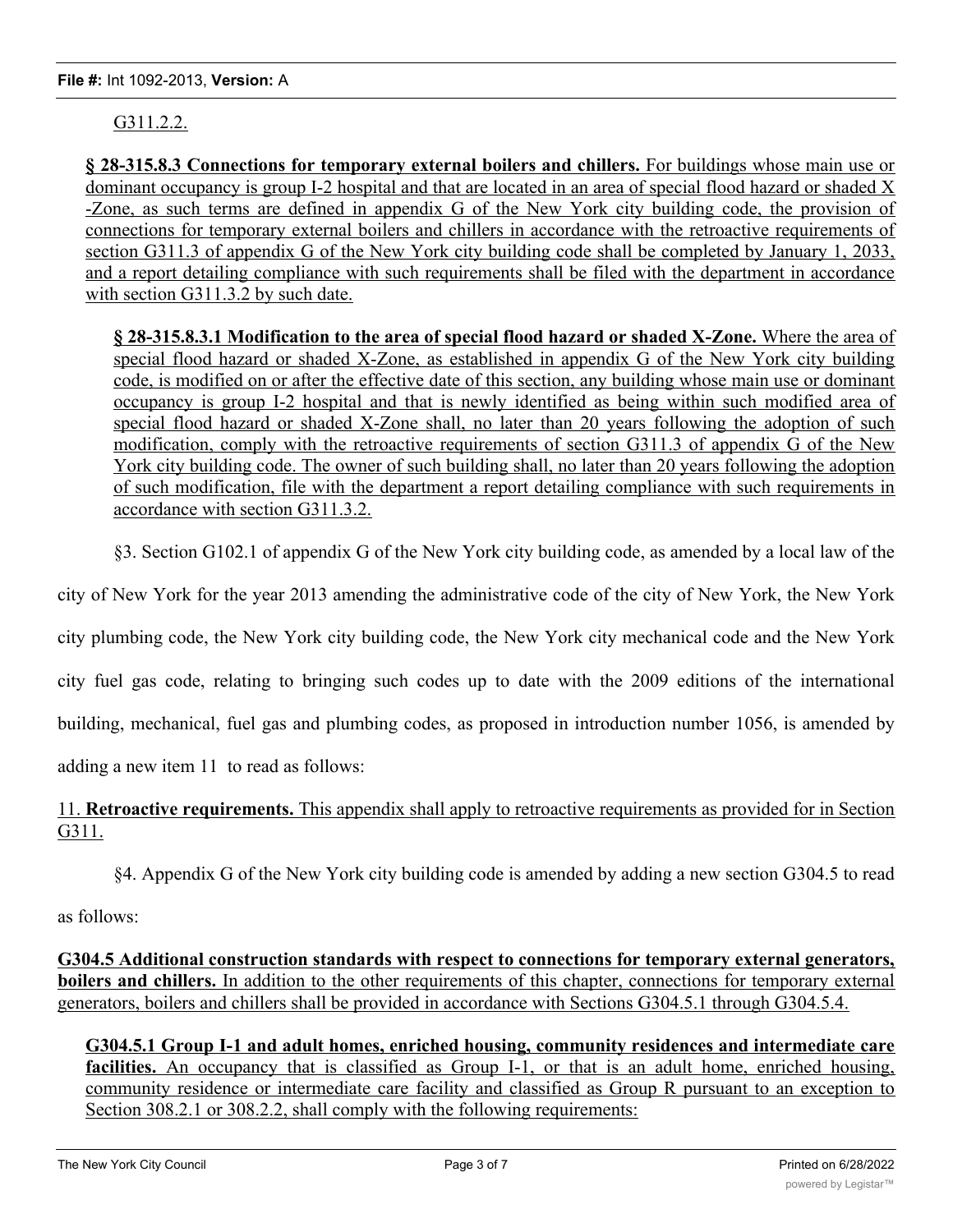1. **Connections for temporary external generators.** Electrical connections shall be provided allowing for the connection of temporary external generators capable of providing power for at least 72 hours for, at a minimum, the following systems:

1.1. Exit signs and means of egress illumination required by Chapter 10 and serving such occupancy;

1.2. Fire alarm systems serving such occupancy;

1.3. For buildings having occupied floors located more than 75 feet (22 860 mm) above the lowest level of fire department vehicle access, at least one elevator that serves all floors; and

1.4. Lighting in such occupancy, sufficient to maintain illumination in accordance with Section 1205.3, for (i) spaces primarily used for the provision of medical services to persons, including, but not limited to, consultation, evaluation, monitoring and treatment services and (ii) spaces intended to be used by persons for sleeping purposes.

**Exception:** Connections for temporary external generators shall not be required for buildings with emergency or standby power systems that are permanently installed above the design flood elevation specified in Table 7-1 of ASCE 24 and capable of providing power for at least 72 hours to the systems identified in Item 1 of Section G304.5.1. Natural gas shall be a permitted fuel supply.

2. **Flood protection for temporary external generator connections.** Electrical connections installed in accordance with Item 1 of Section G304.5.1 shall be located at or above the design flood elevation specified in Table 7-1 of ASCE 24.

3. **Emergency connection plan.** Prior to sign-off of work by the department, a plan shall be submitted to the department that identifies how the temporary external generators will be connected and capable of providing power for the occupancy in accordance with Item 1 of Section G304.5.1 within 72 hours after failure of the normal power supply.

**G304.5.2 Group I-2 hospitals.** An occupancy that is a Group I-2 hospital shall comply with the following requirements:

1. **Connections for temporary external generators.** Electrical connections shall be provided allowing for the connection of temporary external generators capable of providing power for at least 72 hours for, at a minimum, the following systems:

1.1. All electrical services serving such occupancy for which emergency or standby power must be provided in accordance with any other applicable local, state or federal law or rule; and

1.2. Air conditioning and cooling systems serving such occupancy, sufficient to maintain temperature and humidity in accordance with Section 1204, for (i) spaces primarily used for the provision of medical services to persons, including, but not limited to, consultation, evaluation, monitoring and treatment services and (ii) spaces intended to be used by persons for sleeping purposes.

**Exception:** Connections for temporary external generators shall not be required for buildings that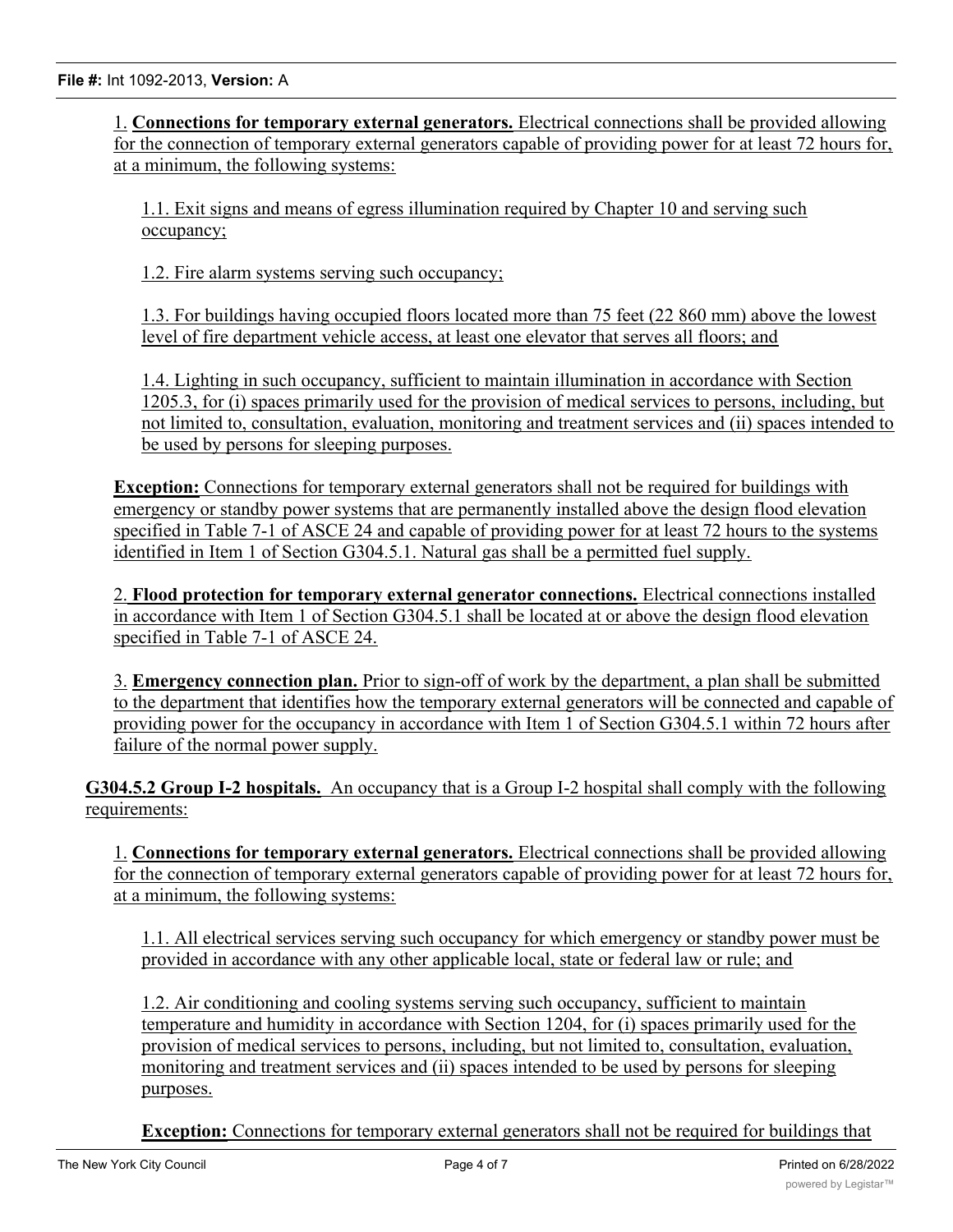have emergency or standby power systems that are permanently installed above the design flood elevation specified in Table 7-1 of ASCE 24 and capable of providing power for at least 72 hours to the systems identified in Item 1 of Section G304.5.2. Natural gas shall be a permitted fuel supply.

2. **Connections for temporary external boilers and chillers.** Where boiler and chiller plants are located below the design flood elevation specified in Table 7-1 of ASCE 24 and serve (i) spaces primarily used for the provision of medical services to persons, including, but not limited to, consultation, evaluation, monitoring and treatment services or (ii) spaces intended to be used by persons for sleeping purposes, connections shall be provided to allow for the connection of temporary external boilers and chillers capable of maintaining temperature and humidity for such spaces in accordance with Section 1204 for at least 72 hours.

3. **Flood protection for temporary external generator, boiler and chiller connections.** Electrical connections installed in accordance with Item 1 of Section G304.5.2 and connections installed in accordance with Item 2 of Section G304.5.2 shall be located at or above the design flood elevation specified in Table 7-1 of ASCE 24.

4. **Emergency connection plan.** Prior to sign-off of work by the department, the following shall be submitted to the department:

4.1. For an occupancy required to comply with Item 1 of Section G304.5.2, a plan that identifies how the temporary external generators will be connected and capable of providing power for the occupancy in accordance with such item within 72 hours after failure of the normal power supply; and

4.2. For an occupancy required to comply with Item 2 of Section G304.5.2, a plan that identifies how the temporary external boilers and chillers will be connected and capable of maintaining temperature and humidity for specified spaces in accordance with Section 1204 within 72 hours after failure of the primary boiler and chiller plants.

**G304.5.3 Group I-2 nursing homes.** An occupancy that is a Group I-2 nursing home shall comply with Section G304.5.2.

**Exception:** Such occupancy is not required to comply with Items 1.2, 2 and 4.2 of Section G304.5.2.

**G304.5.4 Group I-2 occupancies, other than hospitals and nursing homes.** A Group I-2 occupancy, other than a hospital or a nursing home, shall comply with Section G304.5.1.

§5. Chapter G3 of appendix G of the New York city building code, as amended by a local law of the city

of New York for the year 2013 amending the administrative code of the city of New York, the New York city

plumbing code, the New York city building code, the New York city mechanical code and the New York city

fuel gas code, relating to bringing such codes up to date with the 2009 editions of the international building,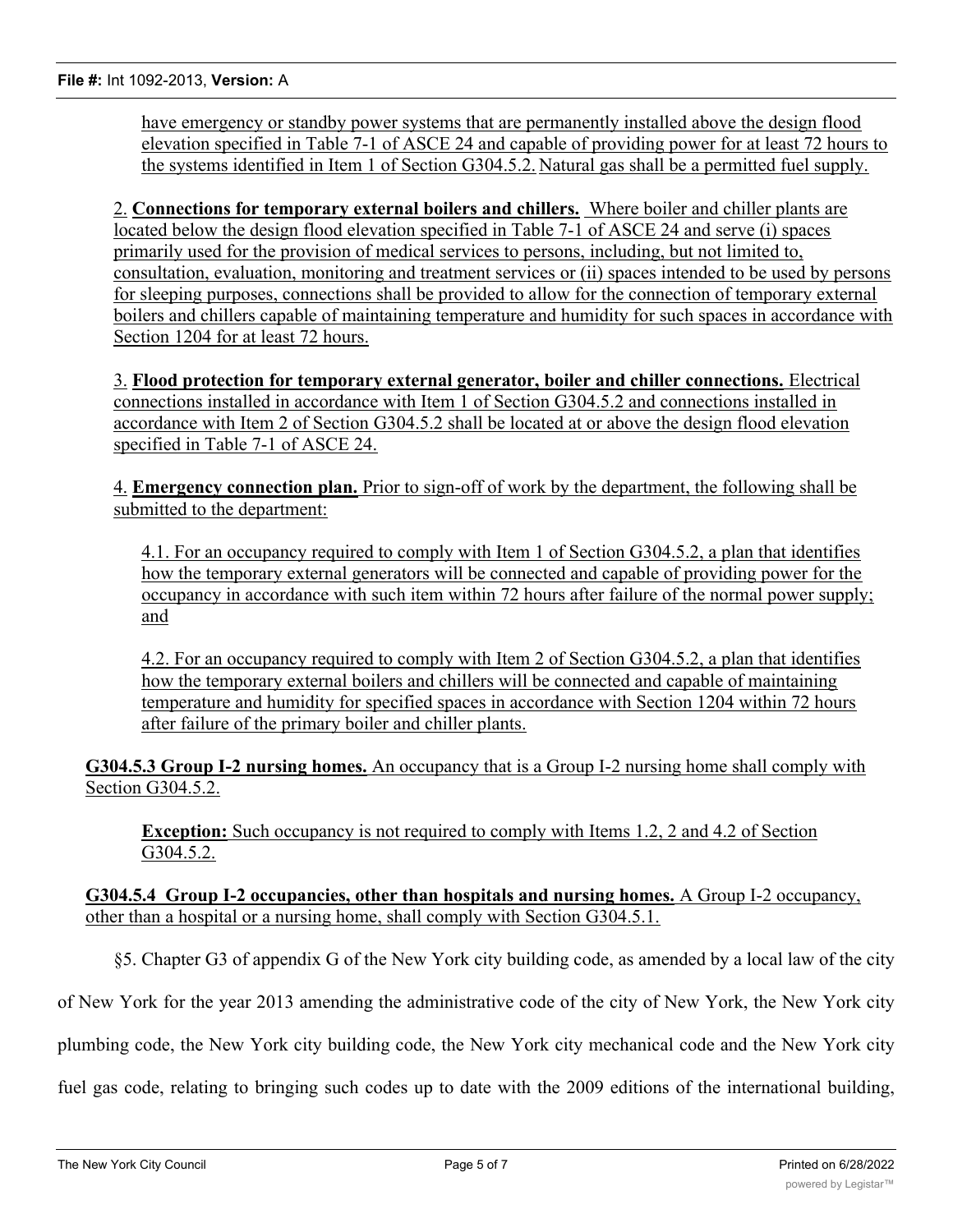mechanical, fuel gas and plumbing codes, as proposed in introduction number 1056, is amended by adding a

new section BC G311 to read as follows:

## **SECTION BC G311**

### **RETROACTIVE REQUIREMENTS**

**G311.1 General.** Notwithstanding any other provision of the *New York City Construction Codes*, the provisions of this section shall apply retroactively to all buildings and structures specified herein.

**G311.2 Connections for temporary external generators.** The following buildings shall be provided with connections for temporary external generators in accordance with Sections G304.5.1 through G304.5.4, as applicable, by January 1, 2033, and a report detailing compliance with such requirements shall be filed with the department in accordance with Section G311.2.2 by such date:

1. Buildings whose main use or dominant occupancy is Group I-1 and that are located in an area of special flood hazard;

2. Buildings whose main use or dominant occupancy is an adult home, enriched housing, community residence or intermediate care facility that is classified as occupancy Group R pursuant to an exception to Section 308.2.1 or 308.2.2 and that are located in an area of special flood hazard;

3. Buildings whose main use or dominant occupancy is Group I-2 hospital and that are located in an area of special flood hazard or shaded X-Zone;

4. Buildings whose main use or dominant occupancy is Group I-2 nursing home and that are located in an area of special flood hazard; and

5. Buildings whose main use or dominant occupancy is Group I-2, other than hospitals and nursing homes, and that are located in an area of special flood hazard.

**G311.2.1 Modification to the area of special flood hazard or shaded X-Zone.** Where the area of special flood hazard or shaded X-Zone is modified on or after the effective date of this section, any building identified in section G311.2 and newly identified as being within such modified area of special flood hazard or shaded X-Zone shall, no later than 20 years following the adoption of such modification, comply with the retroactive requirements of Section G311.2. The owner of such building shall, no later than 20 years following the adoption of such modification, file with the department a report detailing compliance with such requirements in accordance with section G311.2.2.

**G311.2.2 Report of compliance.** The owner of a building required to comply with the provisions of Section G311.2 shall file with the department, by January 1, 2033, a report prepared by a registered design professional or licensed master electrician (i) certifying that the requirements of Section G311.2 have been satisfied and detailing how such requirements were satisfied or (ii) certifying that the building met or was altered to meet the provisions of any applicable exception in Sections G304.5.1 or G304.5.2.

**G311.2.3 Filing.** The department may promulgate rules establishing filing fees for the review and examination of such reports.